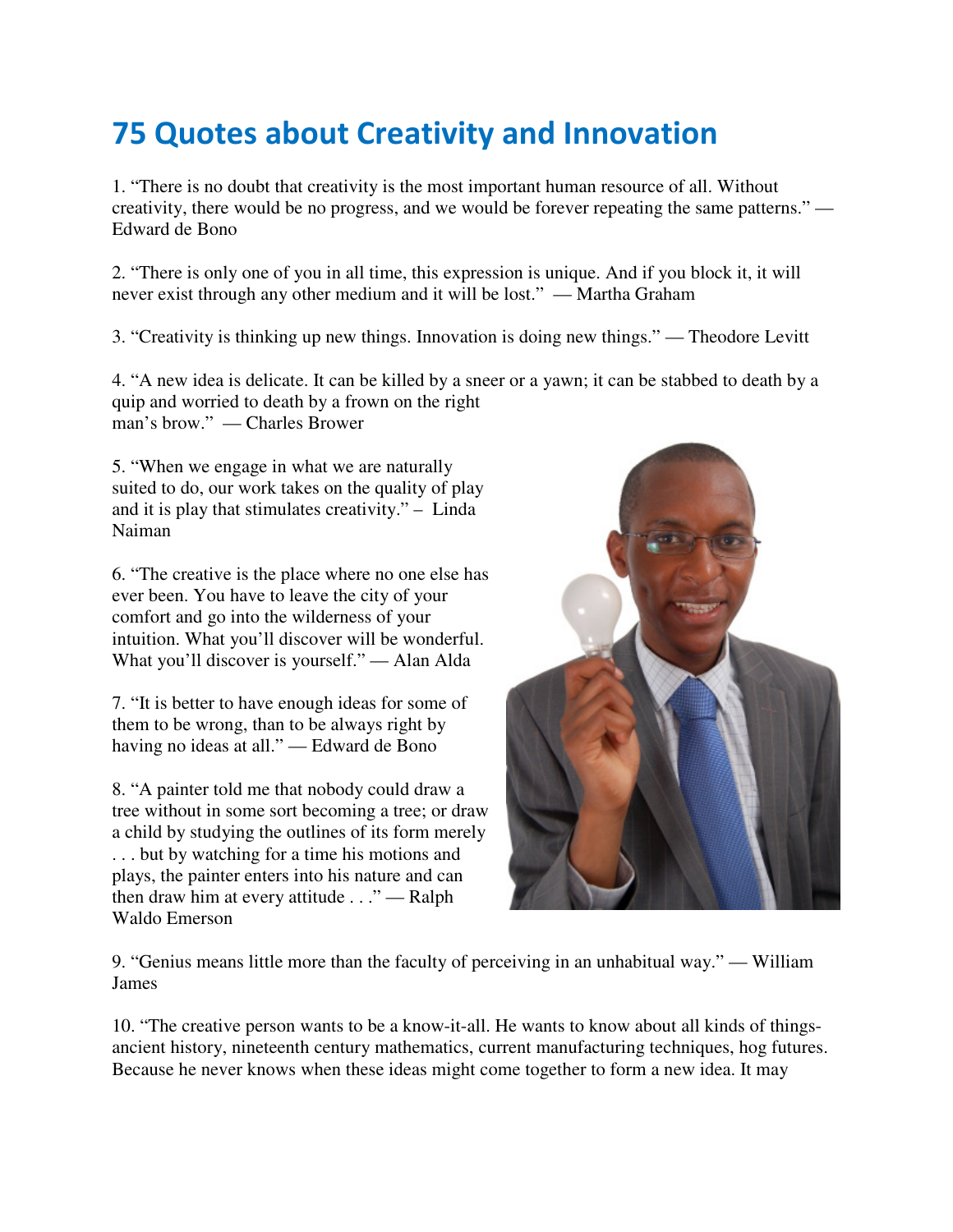happen six minutes later, or six months, or six years. But he has faith that it will happen." — Carl Ally

11. "Creativity is inventing, experimenting, growing, taking risks, breaking rules, making mistakes, and having fun." — Mary Lou Cook

12. "You can't wait for inspiration, you have to go after it with a club." — Jack London

13. "Every artist dips his brush in his own soul, and paints his own nature into his pictures." — Henry Ward Beecher

14. "The key question isn't "What fosters creativity?" But it is why in God's name isn't everyone creative? Where was the human potential lost? How was it crippled? I think therefore a good question might be not why do people create? But why do people not create or innovate? We have got to abandon that sense of amazement in the face of creativity, as if it were a miracle if anybody created anything." — Abraham Maslow

15. "Nothing is done. Everything in the world remains to be done or done over. The greatest picture is not yet painted, the greatest play isn't written, the greatest poem is unsung. There isn't in all the world a perfect railroad, nor a good government, nor a sound law. Physics, mathematics, and especially the most advanced and exact of the sciences are being fundamentally revised. . . Psychology, economics, and sociology are awaiting a Darwin, whose work in turn is awaiting an Einstein." — Lincoln Steffens

16. "The world is but a canvas to the imagination." — Henry David Thoreau

17. "We have come to think of art and work as incompatible, or at least independent categories and have for the first time in history created an industry without art." — Ananda K. Coomaraswamy

18. "So you see, imagination needs moodling – long, inefficient, happy idling, dawdling and puttering." — Brenda Ueland

19. "Creativity is… seeing something that doesn't exist already. You need to find out how you can bring it into being and that way be a playmate with God." — Michele Shea

20. "The most potent muse of all is our own inner child."– Stephen Nachmanovitch

21. "As competition intensifies, the need for creative thinking increases. It is no longer enough to do the same thing better . . . no longer enough to be efficient and solve problems" — Edward de Bono

22. "Listen to anyone with an original idea, no matter how absurd it may sound at first. If you put fences around people, you get sheep. Give people the room they need." — William McKnight, 3M President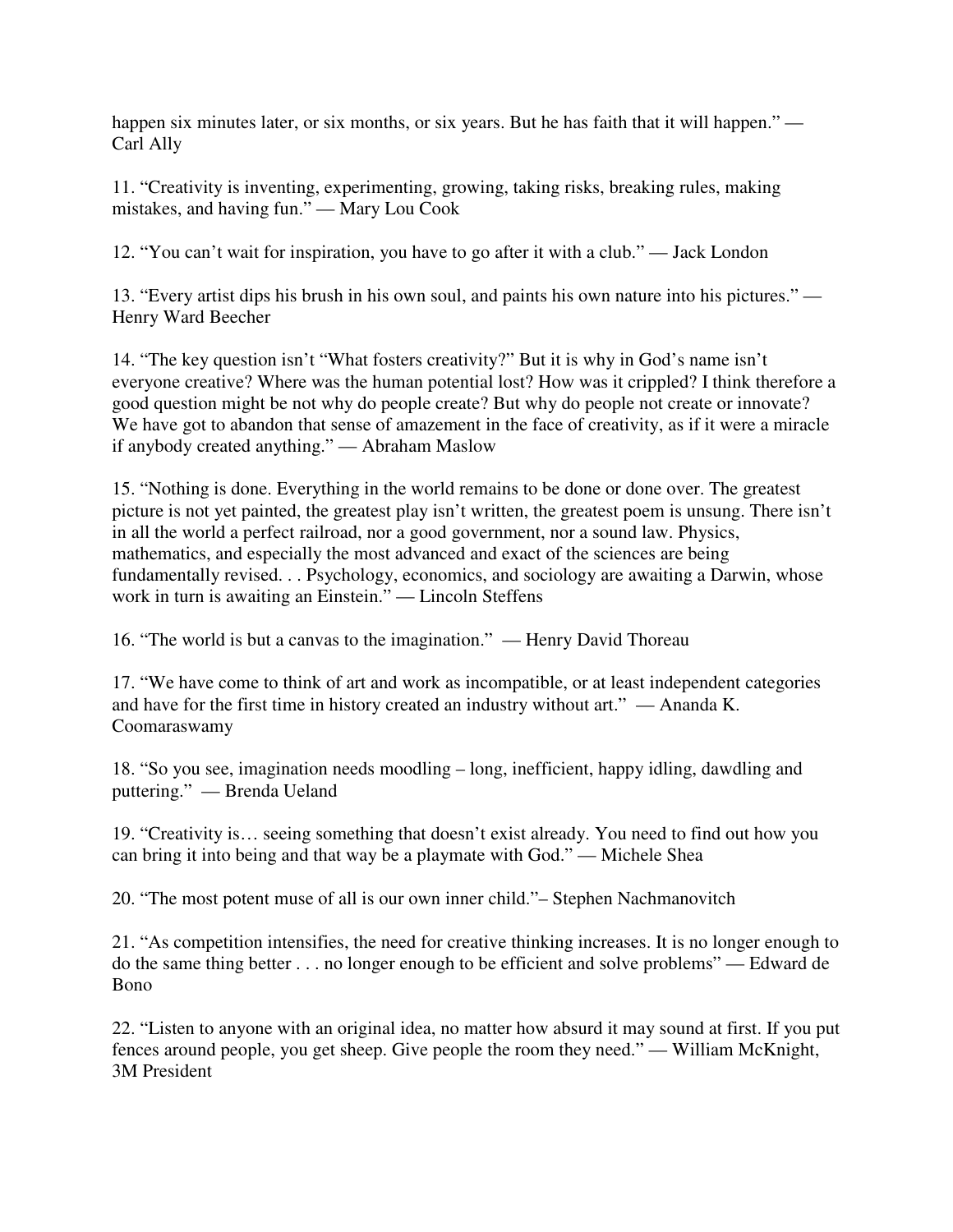23. "Everyone who's ever taken a shower has had an idea. It's the person who gets out of the shower, dries off and does something about it who makes a difference." — Nolan Bushnell

24. "All great deeds and all great thoughts have a ridiculous beginning." — Albert Camus

25. "You write your first draft with your heart and you re-write with your head. The first key to writing is to write, not to think." — Sean Connery

26. "Around here, however, we don't look backwards for very long. We keep moving forward, opening up new doors and doing new things, because we're curious… and curiosity keeps leading us down new paths." — Walt Disney

27. "God is really another artist. He invented the giraffe, the elephant and the cat. He has no real style. He just goes on trying other things." — Pablo Picasso

28. "To draw, you must close your eyes and sing." — Pablo Picasso

29. "A rock pile ceases to be a rock pile the moment a single man contemplates it, bearing within him the image of a cathedral." — Antoine de Saint-Exupéry

30. "The wastebasket is a writer's best friend." — Isaac Bashevis Singer



31. "Ideas are like rabbits. You get a couple and learn how to handle them, and pretty soon you have a dozen." — Jonh Steinbeck

32. "If you hear a voice within you say, 'You cannot paint,' then by all means paint, and that voice will be silenced." — Vincent van Gogh

33. "Where observation is concerned, chance favors the prepared mind." – Louis Pasteur

34. "I shall become a master in this art only after a great deal of practice." — Erich Fromm

35. "I began by tinkering around with some old tunes I knew. Then, just to try something different, I set to putting some music to the rhythm that I used in jerking ice-cream sodas at the Poodle Dog. I fooled around with the tune more and more until at last, lo and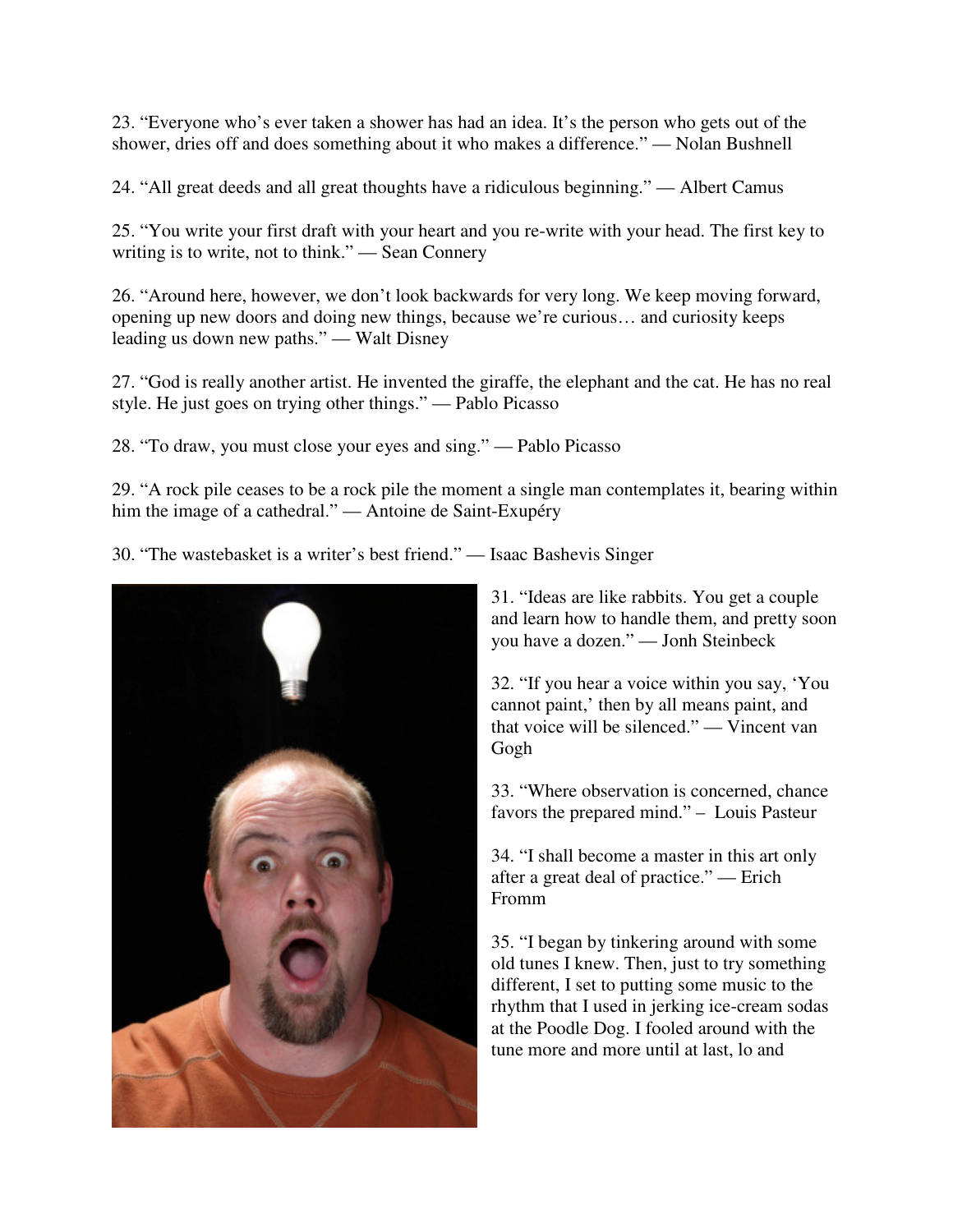behold, I had completed my first piece of finished music. " — Duke Ellington

36. "Because of their courage, their lack of fear, they (creative people) are willing to make silly mistakes. The truly creative person is one who can think crazy; such a person knows full well that many of his great ideas will prove to be worthless. The creative person is flexible; he is able to change as the situation changes, to break habits, to face indecision and changes in conditions without undue stress. He is not threatened by the unexpected as rigid, inflexible people are." — Frank Goble

37. "Invention strictly speaking, is little more than a new combination of those images which have been previously gathered and deposited in the memory; nothing can come from nothing." — Sir Joshua Reynolds

38. "Sit down before fact as a little child, be prepared to give up every conceived notion, follow humbly wherever and whatever abysses nature leads, or you will learn nothing." — Huxley, Thomas

39. There is no use trying," said Alice. "One can't believe impossible things." "I daresay you haven't had much practice," said the Queen. "When I was your age, I always did it for half an hour a day. Why, sometimes I've believed as many as six impossible things before breakfast." — Lewis Carroll

40. "Creativity is contagious. Pass it on." — Albert Einstein

41. "The principle goal of education is to create men who are capable of doing new things, not simply of repeating what other generations have done – men who are creative, inventive and discoverers." — Jean Piaget

42. "The creative person is willing to live with ambiguity. He doesn't need problems solved immediately and can afford to wait for the right ideas." — Abe Tannenbaum

43. "An invasion of armies can be resisted, but not an idea whose time has come." — Victor Hugo

44. "An idea that is developed and put into action is more important than an idea that exists only as an idea." — Edward de Bono

45. " Conditions for creativity are to be puzzled; to concentrate; to accept conflict and tension; to be born everyday; to feel a sense of self." — Erich Fromm

46. " Creativity is the quality that you bring to the activity that you are doing. It is an attitude, an inner approach – how you look at things . . . Whatsoever you do, if you do it joyfully, if you do it lovingly, if your act of doing is not purely economical, then it is creative." – Osho

47. "You become more divine as you become more creative. All the religions of the world have said God is the creator. I don't know whether he is the creator or not, but one thing I know: the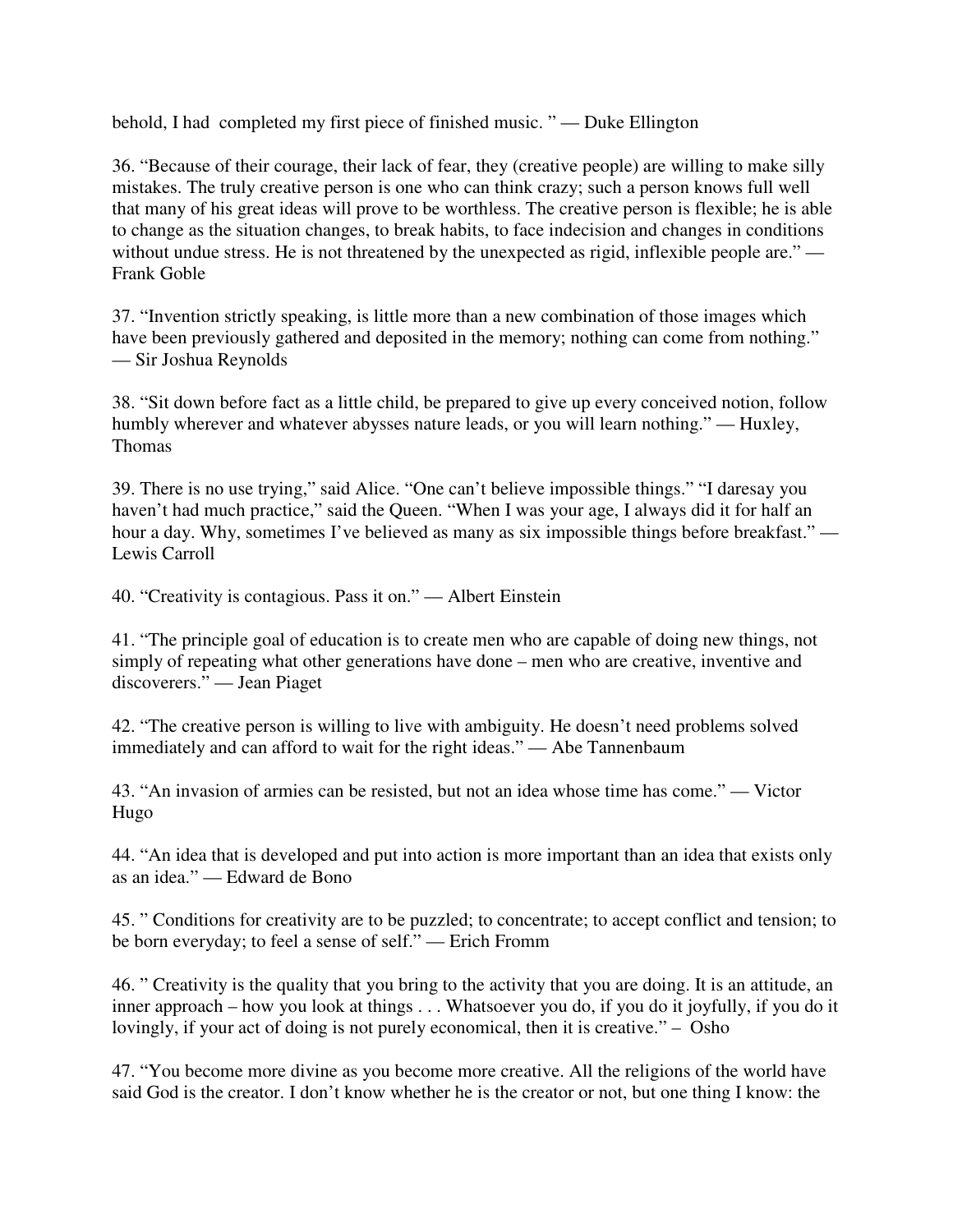more creative you become, the more godly you become. When your creativity comes to a climax, when your whole life becomes creative, you live in God. So he must be the creator because people who have been creative have been closest to him. Love what you do. Be meditative while you are doing it – whatsoever it is!" — Osho

48. "Every day is an opportunity to be creative – the canvas is your mind, the brushes and colours are your thoughts and feelings, the panorama is your story, the complete picture is a work of art called, 'my life'. Be careful what you put on the canvas of your mind today – it matters." — Innerspace

49. "It seems to be one of the paradoxes of creativity that in order to think originally, we must familiarize ourselves with the ideas of others." — George Kneller

50. "The highest prize we can receive for creative work is the joy of being creative. Creative effort spent for any other reason than the joy of being in that light filled space, love, god, whatever we want to call it, is lacking in integrity. . .

– Marianne Williamson

51. "The world is but a canvas to the imagination." — Henry David Thoreau

52. "To be creative means to be in love with life. You can be creative only if you love life enough that you want to enhance its beauty, you want to bring a little more music to it, a little more poetry to it, a little more dance to it." –Osho

53. "We will discover the nature of our particular genius when we stop trying to conform to our own and other's people's models, learn to be ourselves and allow our natural channel to open." — Shakti Gawain

54.

"When you are describing, A shape, or sound, or tint; Don't state the matter plainly, But put it in a hint; And learn to look at all things, With a sort of mental squint."

–Lewis Carroll

55. "Daring ideas are like chessmen moved forward; they may be beaten, but they may start a winning game." — Goethe



56. "I can't understand why people are frightened of new ideas. I'm frightened of the old ones." John Cage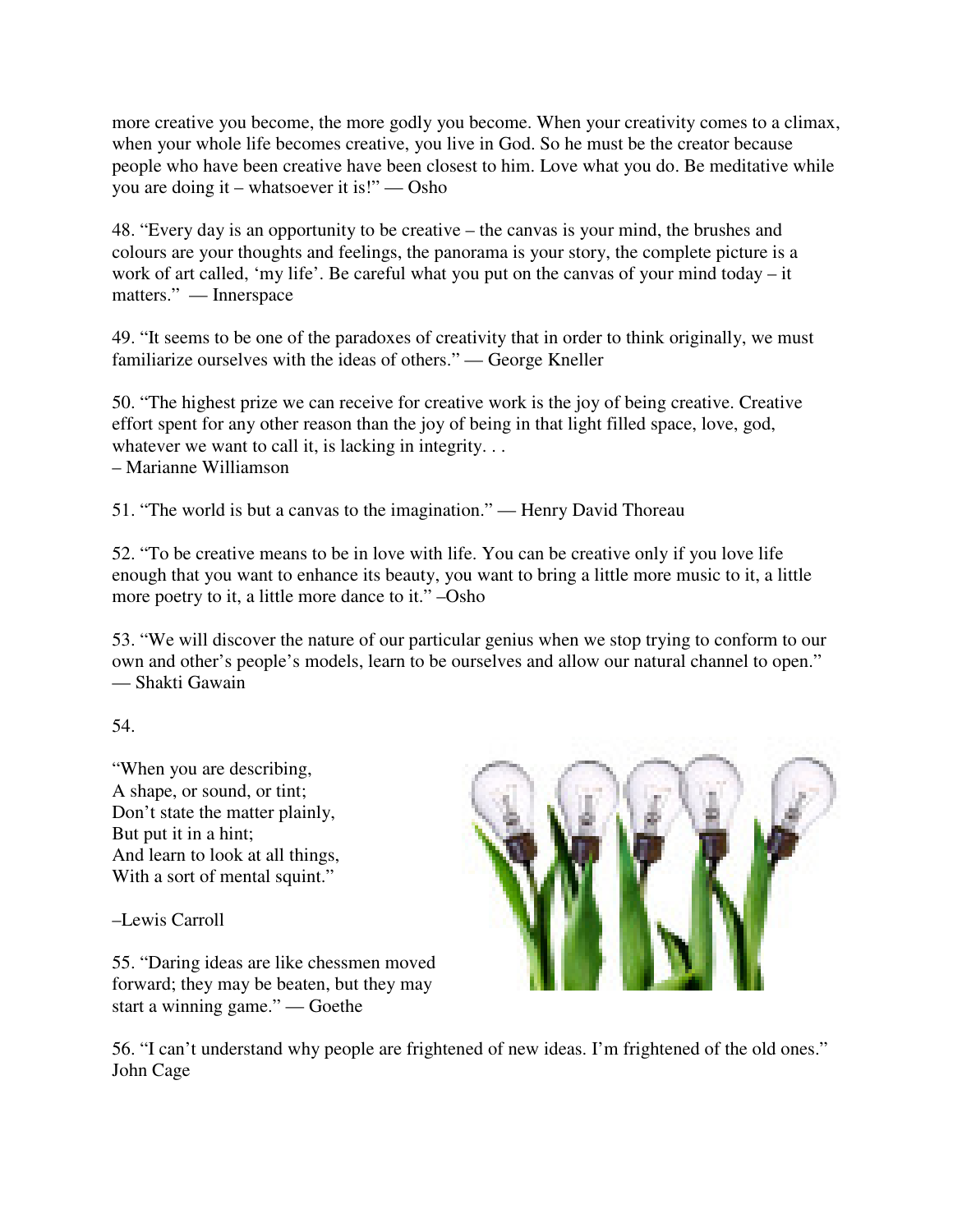57. "What is an artist? A provincial who finds himself somewhere between a physical reality and a metaphysical one…. It's this in-between that I'm calling a province, this frontier country between the tangible world and the intangible one—which is really the realm of the artist." — Federico Fellini

58. "Some people use things; they destroy. You're a creator, a builder." — Amelia Atwater-Rhodes Quotes

59. "To live a creative life, we must lose our fear of being wrong." — Joseph Chilton Pierce **Ouotes** 

60. "You can't use up creativity. The more you use, the more you have." — Maya Angelou

61. "By believing passionately in something that still does not exist, we create it. The nonexistent is whatever we have not sufficiently desired." Nikos Kazantzakis

62. "Behind all creation is silence. Silence is the essential condition, the vital ingredient for all creation and all that is created. It is a power in its own right. The artist starts with a blank canvas – silence. The composer places it between and behind the notes. The very ground of your being, out of which comes all your thoughts, is silence. The way to silence is through meditation. When you arrive in your own silence you will know true freedom and real power. Stop, take a minute, and listen to the silence within you today. Then be aware of what disturbs your inner silence. It could be negative thoughts, memories, sensations. And when you are aware, you will know what is draining your creative power, and you will know what needs to change…on the inside!" — Relax7.com



63. "One of my early mentors, poet David Wagoner, who divides the creative process into three phases – madman, poet and critic – once told me that you need to find your own magic to stay in the world of creative play." — Sonia Gernes

64. "A man may die, nations may rise and fall, but an idea lives on." — John F. Kennedy

65. "Do not fear to be eccentric in opinion, for every opinion now accepted was once eccentric." — Bertrand Russell